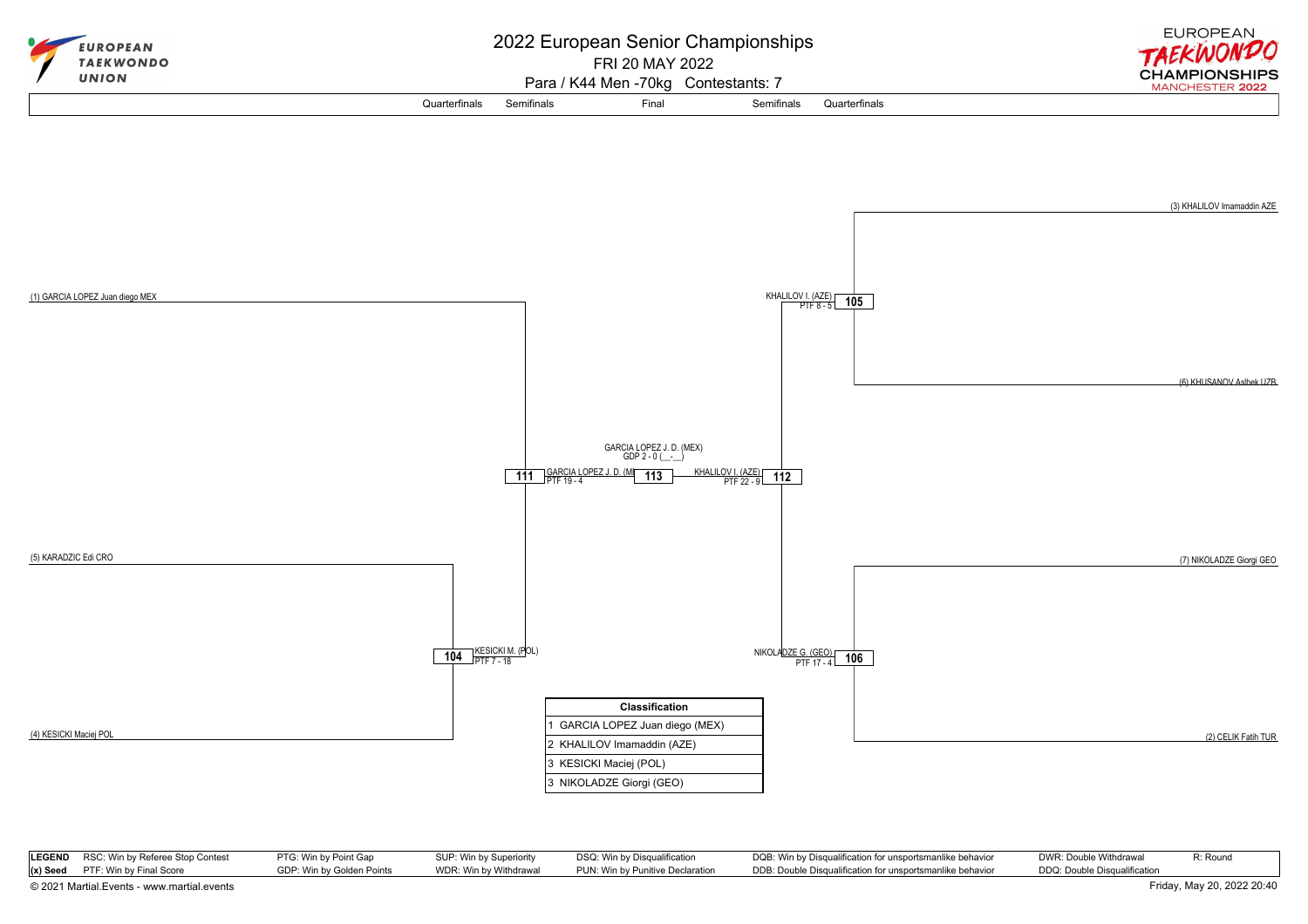

| LEGEND RSC: Win by Referee Stop Contest                                  | PTG: Win by Point Gap     | SUP: Win by Superiority | DSQ: Win by Disqualification     | DQB: Win by Disqualification for unsportsmanlike behavior | DWR: Double Withdrawal<br>R: Round |  |
|--------------------------------------------------------------------------|---------------------------|-------------------------|----------------------------------|-----------------------------------------------------------|------------------------------------|--|
| $(x)$ Seed PTF: Win by Final Score                                       | GDP: Win by Golden Points | WDR: Win by Withdrawal  | PUN: Win by Punitive Declaration | DDB: Double Disqualification for unsportsmanlike behavior | DDQ: Double Disqualification       |  |
| Friday, May 20, 2022 20:40<br>© 2021 Martial.Events - www.martial.events |                           |                         |                                  |                                                           |                                    |  |